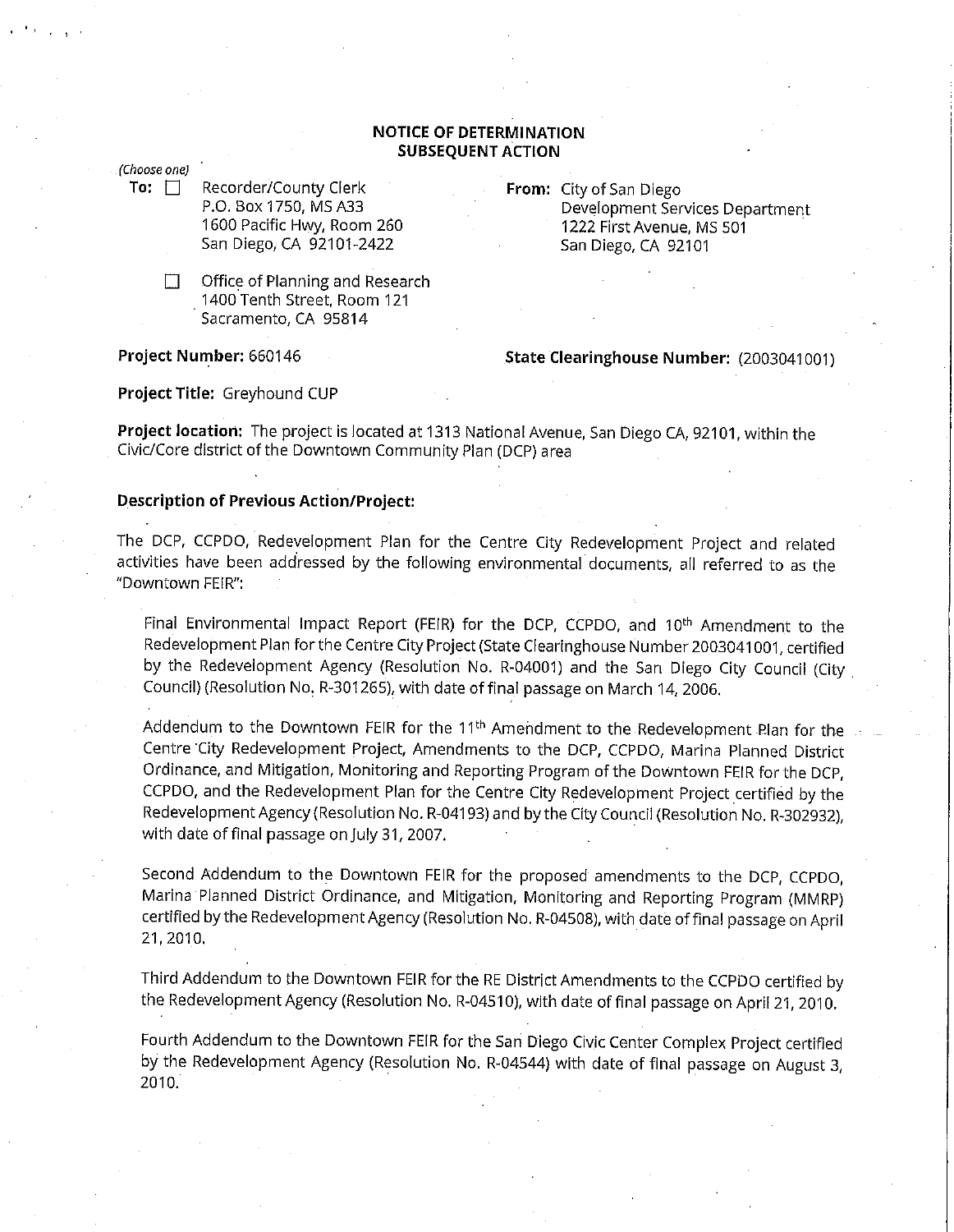Fifth Addendum to the Downtown FEIR for the Industrial Buffer Overlay Zone Amendments to the CCPDO certified by the City Council (Resolution No. R-308724) with a date of final passage on February 12, 2014.

Sixth Addendum to the Downtown FEIR for the India and Date Project certified by the City Council (Resolution No. R-309115) with a date offinal passage on July 14, 2014.

The Final Supplemental Environmental Impact Report for the Downtown San Diego Mobility Plan certified by the City Council on June 21, 2016 (Resolution R-310561 ).

The City of San Diego FEIR for the Climate Action Plan (''CAP FEIR") certified by the City Council on December 15, 2015, (City Council Resolution R-310175) which includes the Addendum to the CAP FEIR certified by the City Council on July 12, 2016.

Final Supplemental Environmental Impact Report for the 1122 4<sup>th</sup> Avenue Redevelopment Project certified by the City Council (Resolution No. R-311016) on April 4, 2017

Seventh Addendum to the FEIR for the Tailgate Park Project certified by the City Council (Resolution R313302) with date of final passage on November 17, 2020.

City of San Diego FEIR for the Climate Action Plan (CAP FEIR) certified by the City Council on December 15, 2015, (Resolution No. R-310176), including the Addendum to the CAP FEIR certified by the City Council on July 12, 2016.

City of San Diego Final Program Environmental Impact Report No. 2019060003 for Complete Communities: Housing Solutions and Mobility Choices (Complete Communities FPEIR) certified by the City Council on November 17, 2020 (Resolution No. R-313279); and associated resolutions amending the Land Development Manual to amend the City's CEQA Significance transportation thresholds, and adding the new Transportation Study Manual and Mobility Choices Regulations Implementing Guidelines, all relating to the City's Complete Communities Mobility Choices Program (Resolution Number R-313280). The Mobility Choices Regulations were adopted by City Council Ordinance No, 0-21274 on December 9, 2020.

**Project Description** Conditional Use Permit (CUP) Amendment to allow an extension of temporary operations for an existing bus transportation terminal.

**Project Applicant:** Atlantis Group, Steven Bossi- 2488 Historic Decatur suite 220 San Diego CA 92106. (619) 523-4800.

This is to advise that the **Hearing Officer** of the City of San Diego on May 26, 2021 approved the above described project and made the following determinations:

- (1) No Substantial changes are proposed in the project which will require major revisions of the previous EIR due to the involvement of new significant environmental effects or a substantial increase in the severity of previously identified significant effects; and,
- (2) No Substantial changes occur.with respect to the circumstances under which the project is undertaken which will require major revisions of the previous EIR due to the involvement of